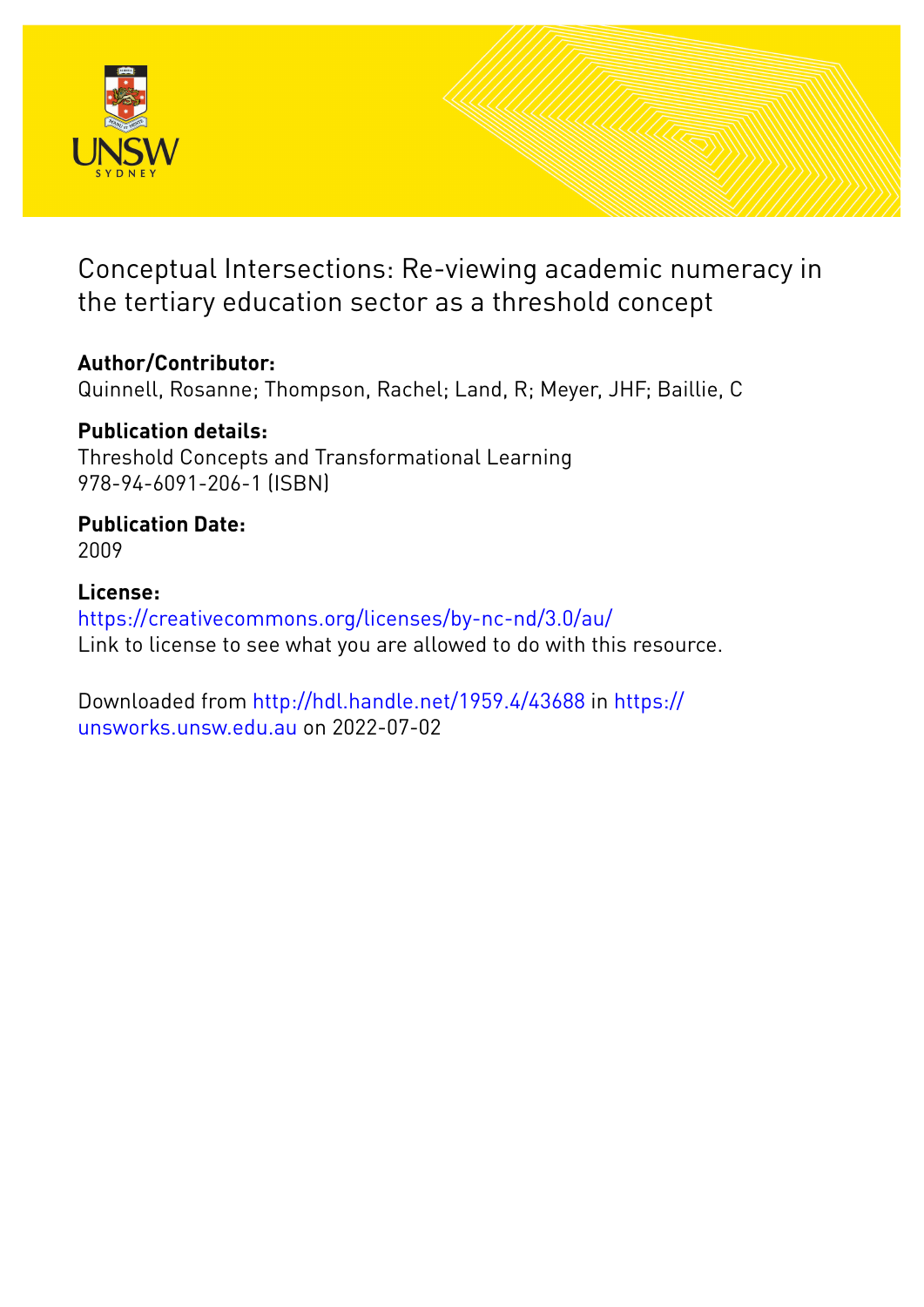## ROSANNE QUINNELL & RACHEL THOMPSON

## **17. CONCEPTUAL INTERSECTIONS:**

## *Re-viewing academic numeracy in the tertiary education sector as a threshold concept*

#### INTRODUCTION

Tertiary educators expect that students have developed sound numeracy skills from their previous studies in mathematics and that they are able to transfer and apply these skills to their studies in other discipline contexts, such as the life sciences. In reality, each year a proportion of our students fail to meet this expectation. The "maths problem" persists despite resources being directed to improve levels of academic numeracy. It is important to note that there is a requirement to complete mathematics prior to and/or as part of their degrees in life sciences and in medicine. However, the simple mathematical operations of multiplication and division addition and subtraction remain problematic for a significant subset of students. There is likely to be a raft of factors that underpin this maths problem and here we are considering only a few. This maths problem prevents students from embracing the quantitative dimension of the life sciences. The relevance of undertaking a quantitative approach to gain a better understanding of a biological phenomenon is lost on some students particularly if the calculations involved are perceived to be impenetrable. So, rather than witnessing numeracy as a "transferable skill", we see students transferring their maths anxiety i.e. "a transferable anxiety"; commonly expressed as "*I can't do maths*". Instead of our students seeing the relevance of numeracy to their studies in the life sciences, subjects such as mathematics and statistics are perceived as unconnected to their discipline, and therefore "*maths is boring*"*.* Student comments: "*I can't do maths*", and "*maths is boring*" exemplify rigid standpoints, standpoints that we need to challenge if we are to aid students to enter their liminal space. Both of these standpoints speak to our students' prior conceptions of a subject which has been highlighted as important (Biggs, 1989).

 Our focus is at the point where students stumble as they practice academic numeracy in the life sciences and medical statistics. We are concentrating on the moments when students withdraw from learning at the point of entering their liminal space, as described by Meyer and Land (2003, 2005) and further examined by Savin-Baden (2008). An obvious indicator of when students have disengaged in a class is when they fail to make eye contact. For instance, this occurs when one begins to shift from describing a biological phenomenon in words to presenting a mathematical abstraction of that same phenomenon (e.g. an equation, or data points

*A.N. Other, B.N. Other (eds.), Title of Book, 00–00. © 2005 Sense Publishers. All rights reserved.*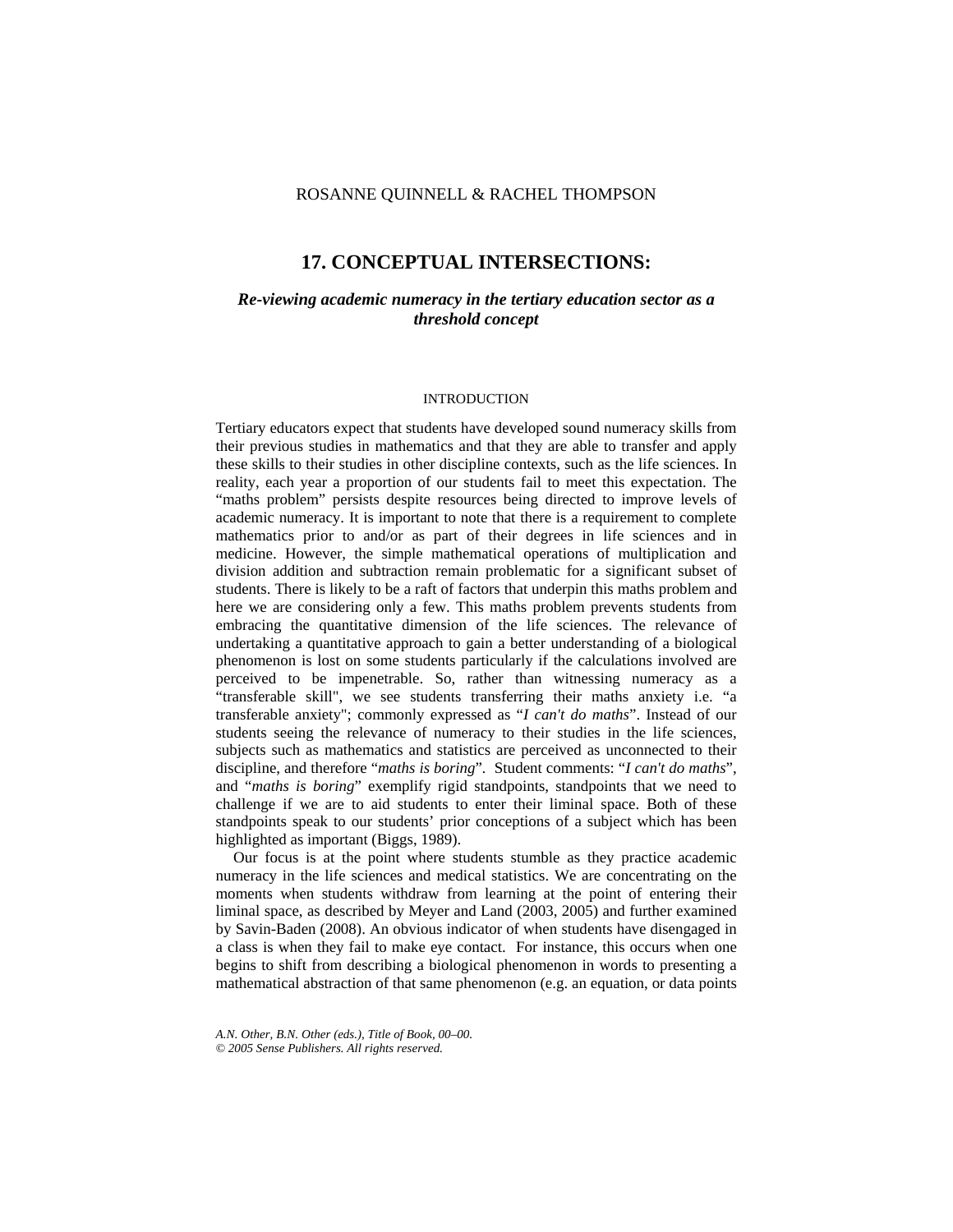tabulated or graphed). A grasp of numeracy is essential to understand the abstraction of the biological phenomenon; failure to appreciate that patterns in biology can be represented in abstracted mathematical forms inhibits students' understanding of scientific practice.

## REEXAMINING OUR PRACTICES AS SCIENTISTS AND IN TEACHING SCIENCE

As scientists we examine the patterns in our discipline; we observe phenomena and assert hypotheses about phenomena. In our attempts to explain the world, we test our hypotheses by conducting experiments using the hypothetico-deductive method almost exclusively. Experiments need to be undertaken in accordance with this method, requiring a sound understanding of the parameters being measured, and of when and how to measure and record the important data. The conduct of the experiment needs to be coupled to an understanding of the aims of the study and its limits and feasibility. Scientists are expected to be confident with their practice.

 So how does this description of scientific method relate to student learning in science? Many undergraduate practical classes provide opportunities for students to observe like a scientist, and then to record the observed data. It is, however, rare that the raw data will be the final data, particularly numeric data. Data sets may need to be clustered, units of measure may need to be converted, and control data need to be accounted for. Formulae may need to be applied to determine statistical significance. Also, when presenting the results, the patterns within the data need to be displayed clearly. Students often attend practical classes unaware of these underlying procedures. Rather, they arrive under the impression that they will be presented with a dull data-handling or statistics practical that they perceive to have no relevance in their future career. Asking students to learn how to observe and explain like a scientist is one of the "underlying games" in life science teaching practice; being more explicit about what we expect students to do, resonates with Taylor and Meyer's work on how biologists work i.e. the testable hypothesis as a threshold concept (2008).

 We present an experiential learning cycle in science that mirrors our practice of attempting to understand biological phenomena (Figure 1) (Quinnell and Thompson, 2008; LeBard and Quinnell 2008). We have mapped on this cycle where numeracy and literacy skills are required. Process A is focused on calculations and involves making observations, recording raw data, processing this data into evidence which is represented mathematically. Process B is where the experimental evidence is placed in the disciplinary context and involves describing and explaining the patterns evident in the data. We have indicated some of the points where students appear to uncouple themselves from this process: As part of the experimental process (Process A) students are expected to: (1) understand the relevance of participating in the process, and to participate by, (2) make scientific observations of a scientific phenomenon, (3) record the required data, (4) process the raw data and, (5) translate these data into evidence by clustering the data to generate figure, table or equation that make the patterns in observations evident. Process B is translating the data summary into a scientific explanation and involves: (6) describing the patterns in the data and the relationship between data sets and (7) making critical statements about how well these data support, or refute,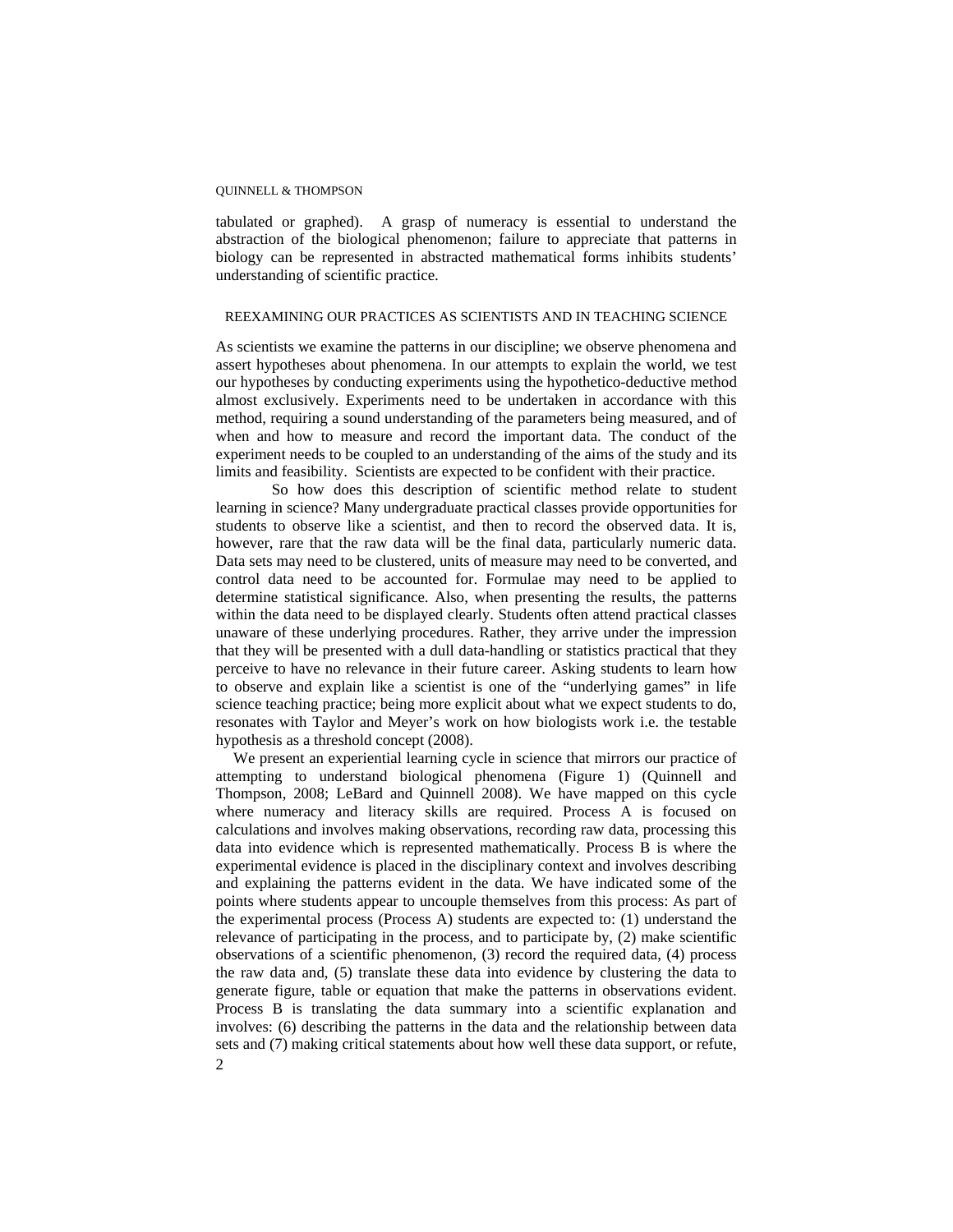the premise (or hypotheses) upon which the observations were made. We have indicated some of the points (thick black arrows) where we observe student engagement wane: i) failing to see relevance at the outset, ii) experiencing maths anxiety, iii) not understanding the computational processes, iv) not being able to describe the patterns in the data in words, and v) not being able to relate the results to the original aim. This diagram can be mapped onto the experimental component of the scientific method; we are dealing with science learning that is common to both students and practitioners of science.



*Figure 1: Generalised process in undergraduate science practical classes* 

*A. Experimental process: translating observations into data summary* 

*B. Interpreting process: translating evidence into an explanation* 

 In Figure 1, the black arrows indicate the moments when students experience obstacles to learning. These obstacles are not identified as being exclusively around threshold concepts but appear to be at points where concepts are linked and where numbers play a major part. We have begun to map these obstacles onto this generalized model of scientific method; the movement from observing scientific phenomena to the process of representing those phenomena in abstracted form (Figure 1 Process A). In medicine, the same uncoupling of student learning is seen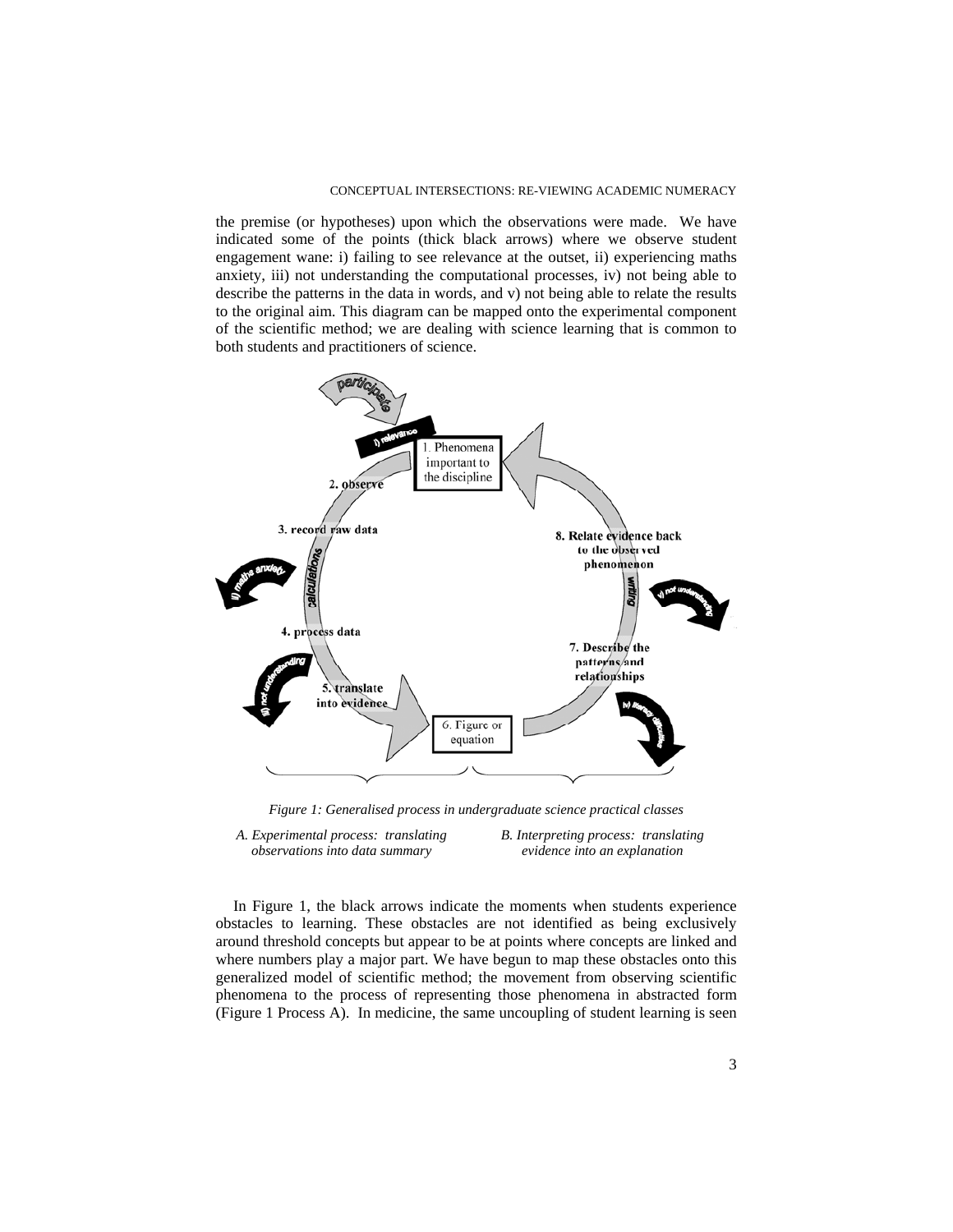when the students are required to translate these abstracted forms back into a concrete explanation of the phenomena (Figure 1 Process B). This is apparent in the interpretation of epidemiological figures or the results of clinical studies, for example. The obstacles shown in the Figure 1 are not exclusively caused by numeracy issues but we argue that they all are modulated by numeracy skills. The importance of this seems small initially as students in our classes are those who have achieved a high grade in at least level 3 Mathematics at the Australian final year (year 12) school examinations (the HSC). This is an above average level of attainment, yet a significant number of the students still have a problem with manipulating and interpreting numbers that can precipitate discomfort and even anxiety within the classroom (Ben-Shlomo, Fallon, Sterne and Brookes, 2004; Tariq, 2007). The term "numerophobia" was coined for this phenomenon by Ben-Shlomo et al, (2004). This is a fear of using numbers that tends to occur more with interpreting formulae, working out equations and basic mathematical manipulation (Klinger, 2004; Quinnell and Wong, 2007; Moss, Greenall, Rockcliffe, et al., 2007). Numerophobia initiates a strong emotional response that can overwhelm the student so that their work is compromised. In lectures, a wider effect of this can be seen when students react en masse by a communal sigh or exclamation followed by disengagement when a PowerPoint slide accompanying description of formulae or equation is displayed. Students in some disciplines may be able to get by with limited mathematic involvement, but medicine and life sciences have a surprising amount of formulae, equations and mathematical explanation that are essential to the students' progress. For example, patterns of populations are expressed in statistical parameters and the patterns of physiology are expressed in the parameters of physics.

So where does that leave us with student numeracy? What is it that we want students to make sense of, and be critical of, when they are "doing calculations" in these disciplines? How does student confidence affect competency? Can strategies to improve student numeracy be created by re-viewing and deconstructing the problem and therefore discover the threshold concepts buried within academic numeracy obstacles? We sought answers to these questions and present our findings in the following case studies, one in medical statistics and one in biology. Two solutions are presented: the first proposes teaching numeric concepts without the numbers; the second proposes addressing student confidence as a mechanism to reduce transference of students' maths anxiety across to science.

## PRESENTING NUMERIC CONCEPTS WITHOUT THE NUMBERS

#### *Unpicking statistical concepts*

Teaching medical students statistics relevant to their future practice is hampered in two ways. Firstly, because it is a "Cinderella" subject; statistics is far less glamorous or medical than the disciplines and topics of anatomy and physiology and so on (Altman and Bland, 1991; Sinclair, 1997). Secondly, it is perceived to involve mathematics and numbers and hence is often viewed by students as difficult, complicated, unpleasant or just plain boring. Consequently at UNSW in 2005, we strove to make a medical statistics course (embedded within an evidence-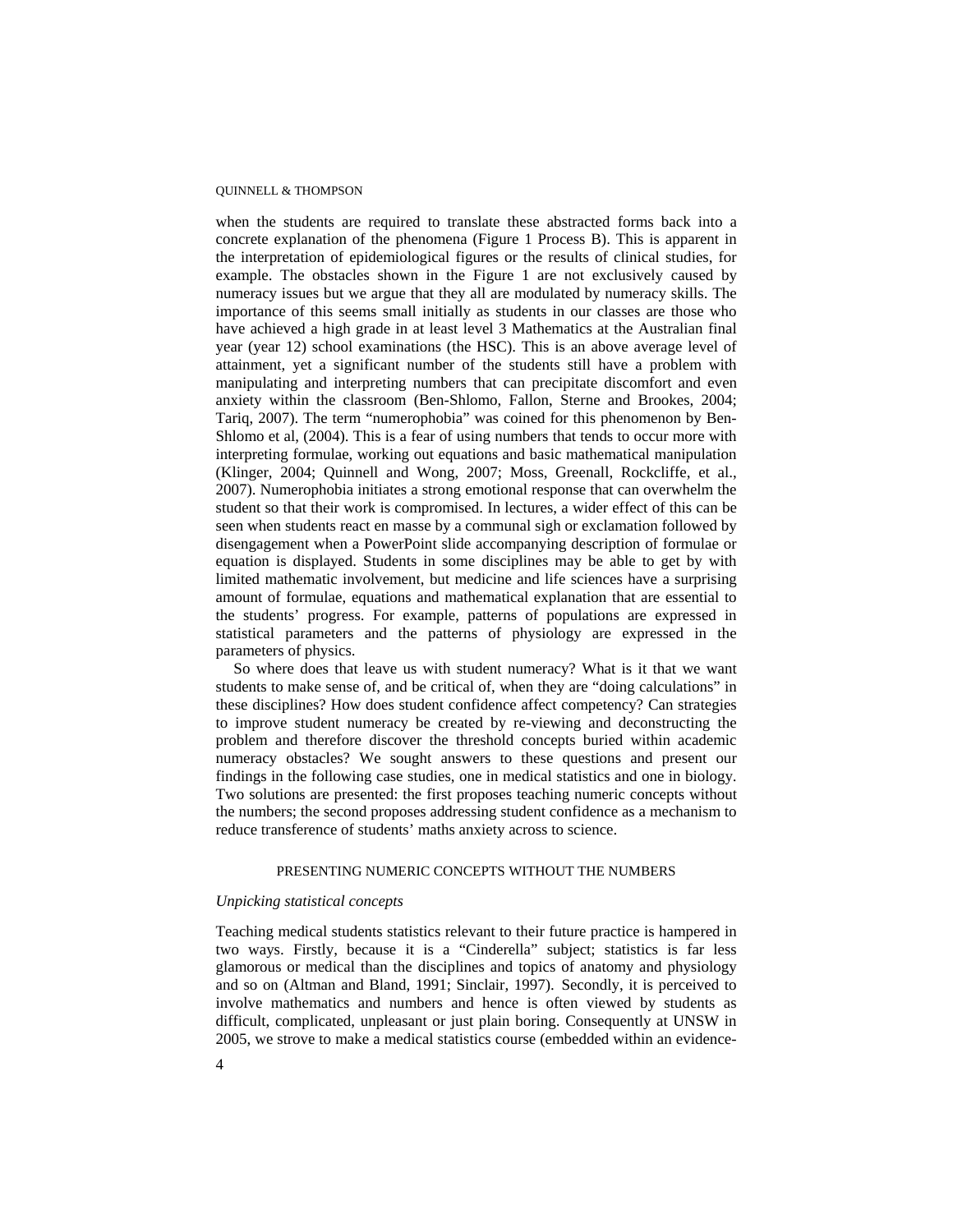based medicine element in the new undergraduate medical curriculum) as relevant as possible to clinical practice. Following a poor result in the first formative examination of this course in 2005, several points of student disengagement were identified in the mainly online mode of learning environment. We re-viewed the content and teaching methods with the aim of finding a more engaging and successful way to approach teaching these topics. Threshold concepts as proposed by Meyer and Land (2003) seemed to fit some of these obstacle points perfectly. As Meyer and Land state in their original paper on this topic, a threshold concept:

...represents a transformed way of understanding, or interpreting, or viewing something without which the learner cannot progress (ibid, p.1).

In statistics there are few publications that discuss threshold concepts, but, over ten years ago, Kennedy (in a paper on learning and economics) noted that students of statistics could carry out appropriate statistical exercises adequately but fail to understand the "big picture" (Kennedy, 1998). He proposed an elegant reason for this:

What they are missing is the statistical lens through which to view the world, allowing this world to make sense. The concept of sampling distribution is this statistical lens. My own experience discovering this lens was a revelation, akin to the experience I had when I put on my first pair of eyeglasses – suddenly everything was sharp and clear (ibid, p.142).

The sampling distribution is the distribution of all the possible sample means for a variable taken from one population or set of values. Arguably, it is fundamental in understanding how statistics work as it is the basis of inferential statistics. In describing his own experience, Kennedy suggests that understanding the sampling distribution provides a statistical "lens" through which the rest of statistics becomes clearer. We assert that this meets a key characteristic of a threshold concept according to Meyer and Land (2003, 2005): that is, that it is transformative. Once students understand the sampling distribution, they approach statistics in a different way; less that this is a mathematical process, and thinking more as a statistician would. This is similar to the way in which Shanahan and Meyer (2005) suggest that students studying economics learn "to think like an economist". This transformation is usually irreversible and enables the student to understand other troublesome concepts that are based upon this essential premise.

 On examining sampling distribution in more depth one sees that the concept is not only transformative and likely to be irreversible but that it contains troublesome knowledge and language, and also is integrative. Detecting troublesome knowledge and language in statistics is not difficult. Those of us who are non-statisticians will still remember how impenetrable the language was on first learning statistics (our peers calling it "gobbledegook") and even more worrying were the mystifying concepts that seemed to tie one's brains in knots, over and over again. For instance, central tendency (the measurement of average and dispersion) is a common stumbling block, but is essential if one is to understand the concept of sampling distribution. It may be troublesome as there are several measures of central tendency, useful with different distributions. Also, one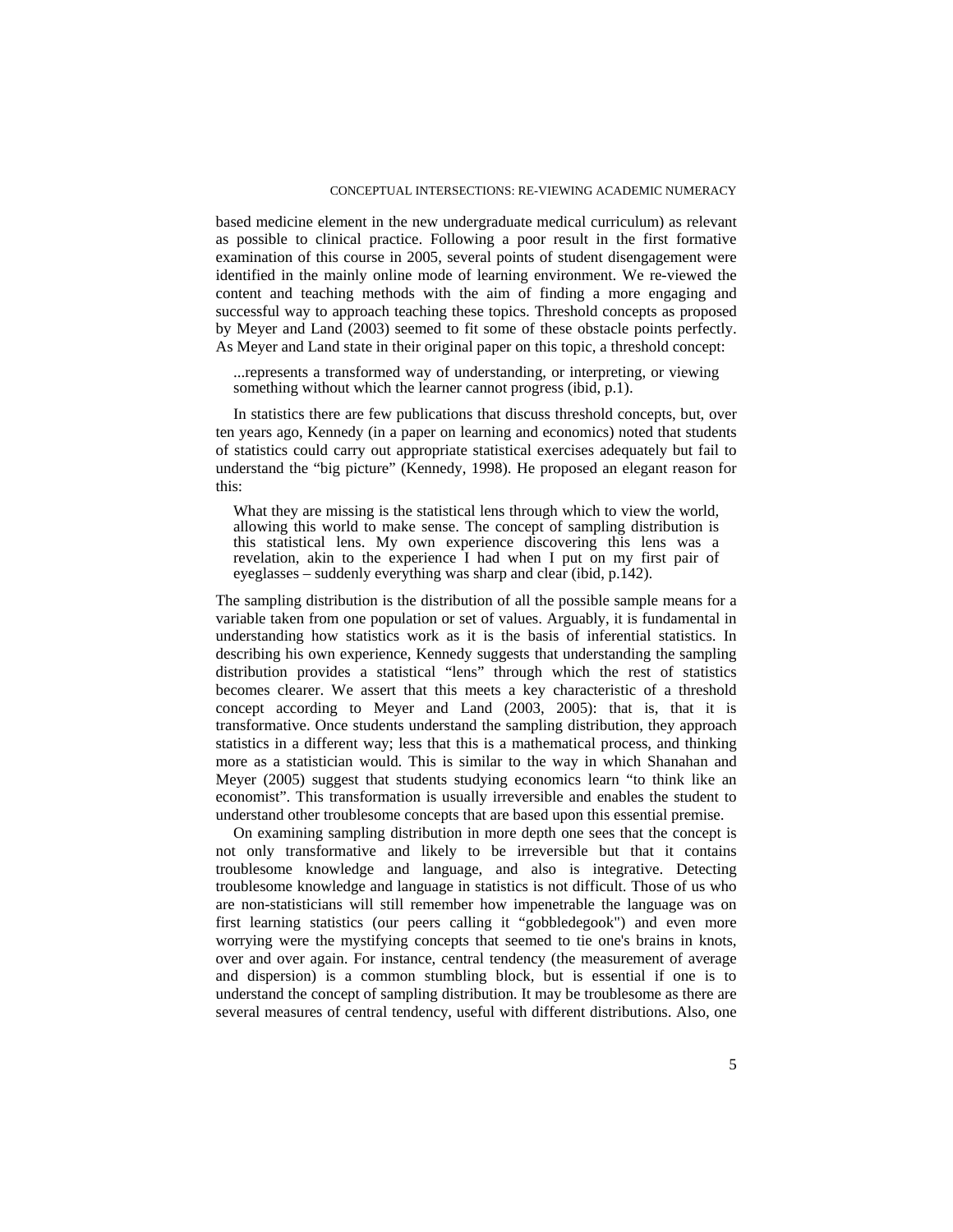has to understand distributions, symmetry, skewness (which can be rather tricky and counter-intuitive) and dispersion (which involves the derivation of several more confusing formulae and itself requires a tacit understanding of measurement and spread). Additionally, statistical language itself can be difficult and often heavily mathematical. Even in encountering the seemingly easier concept of central tendency, a student will come across: "sum of squares", "degrees of freedom", "variance" and "deviations from the mean". Furthermore, the concept of sampling distribution integrates several basic statistical concepts (along with their derivations and formulae) such as: population, generalizability, sampling, randomisation, distributions, central tendency, estimation, sampling error, and standard deviation.

So, in statistics, the example of sampling distribution is relatively easy to identify as a threshold concept; Kennedy's wonderful visual metaphor identifies this is an essential key to "thinking like a statistician". One could argue that the whole of inferential statistics hangs on this premise, so that a failure to understand this would be a hindrance to comprehending this area of statistics. On the other hand, a deep understanding of the sampling distribution leads a student to survey the whole aspect of statistical practice in a different light. The whole curriculum can be viewed through the "statistical lens" as described by Kennedy (1998). This lens then allows a plethora of other concepts and new practical applications to become apparent and be approached by the student with a better degree of understanding.

To identify other threshold concepts in our teaching of statistics to medical students at UNSW, we followed Eckerdal, McCartney, Moström, Ratcliffe, Sanders et al's (2006) proposal of approaching this by first listing all the core concepts taught in the content. This is their "breadth-first" approach that proposes that among these listed concepts will be some threshold concepts. Simultaneously, the evaluations and feedback received from students were examined in order to identify where they felt that they were stumbling. This information was then analysed with the characteristics of threshold concepts in mind (Meyer and Land, 2003, 2005). To identify whether there is troublesome knowledge and language in the concepts, they were *unpicked*; stripped back to their fundamental elements. Added to this were the experiences of the teachers in their own learning of these concepts and experiences of teaching these concepts. In looking at our own learning we were able to identify the points where we struggled, faltered and failed (Bonner, Harwood and Lotter, 2004).

Two other overarching threshold concepts were identified in this manner (see Figure 2): the "Strength of evidence lens" (centred around hypothesis testing and statistical significance) and the "Applicability lens" (centred around the applicability of evidence). This third threshold concept was identified with assistance from Mayer (2004) who has deftly unpicked this area, clarifying the application of evidence in a clinical situation for the practitioner. These overarching threshold concepts are not intended to be placed in any order, for instance, most statisticians and epidemiologists would discuss hypothesis formation before sampling. All three of these lenses overlap so that some concepts are found within more than one "lens" and unsurprisingly, these lenses integrate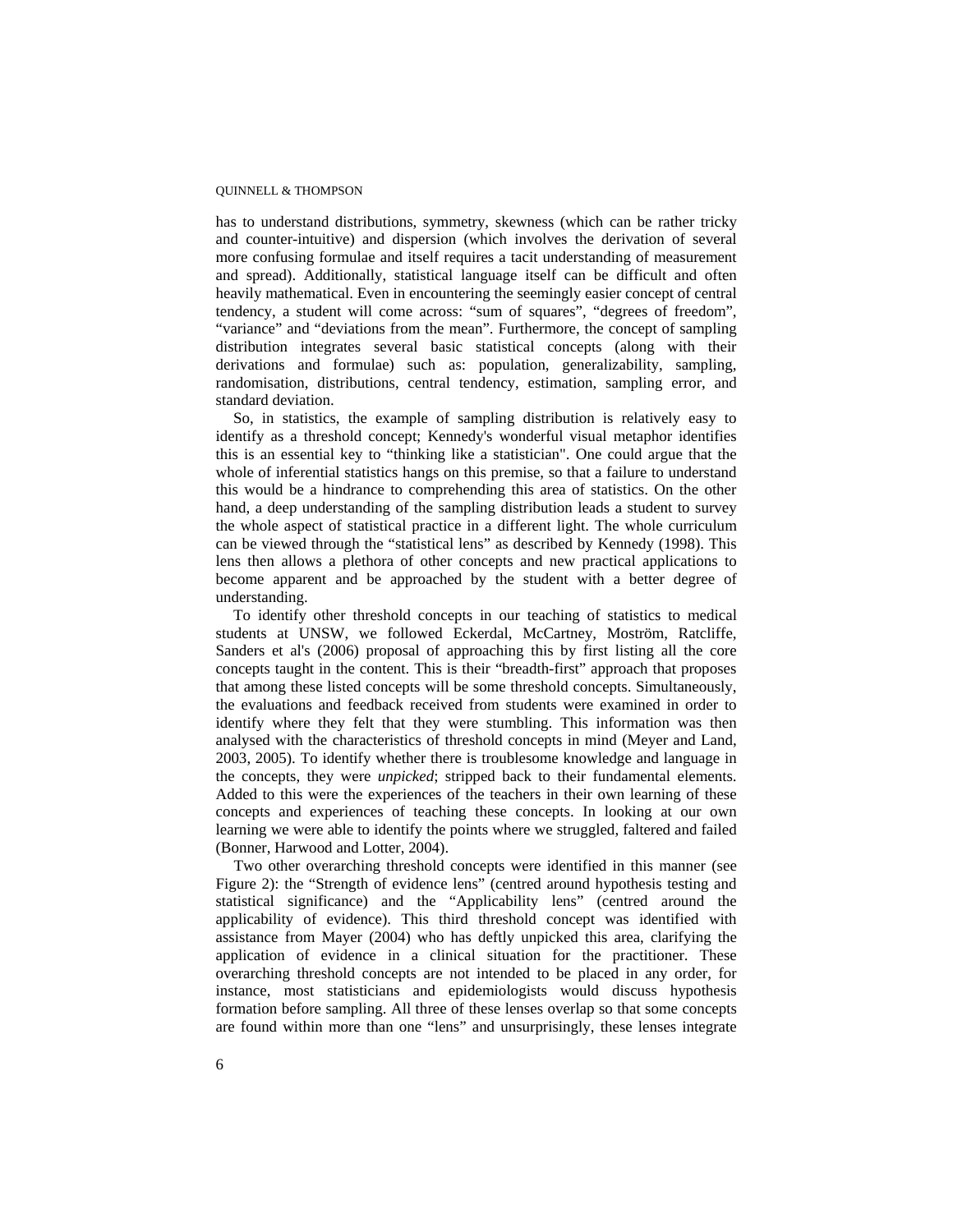other theories, for instance: Bayesian theory and probability (both likely candidates for threshold concepts as well).

| Threshold Concept a) Kennedy's (1998) - "Sampling distribution lens"                                 |  |  |  |  |
|------------------------------------------------------------------------------------------------------|--|--|--|--|
| Sampling and sampling distribution                                                                   |  |  |  |  |
| Sampling error<br>$\overline{\phantom{0}}$                                                           |  |  |  |  |
| - Randomisation                                                                                      |  |  |  |  |
| $-$ Central tendency                                                                                 |  |  |  |  |
| - Central limit theorem and Normal distribution                                                      |  |  |  |  |
| - Other continuous and discrete distributions, including t and chi squared                           |  |  |  |  |
| $-$ Regression to the mean                                                                           |  |  |  |  |
| Tacit knowledge required / allied concepts: types of data; frequency distributions; study            |  |  |  |  |
| designs; placebo effect                                                                              |  |  |  |  |
| Threshold Concept b) Statistical significance - "Strength of evidence lens"                          |  |  |  |  |
| <b>Hypothesis formation and testing:</b>                                                             |  |  |  |  |
| - Null and alternative hypothesis                                                                    |  |  |  |  |
| - Effect size                                                                                        |  |  |  |  |
| - Statistical testing                                                                                |  |  |  |  |
| $-$ P values and significance                                                                        |  |  |  |  |
| $-$ Confidence intervals                                                                             |  |  |  |  |
| $-$ Type 1 error                                                                                     |  |  |  |  |
| $-$ Power and Type 2 error                                                                           |  |  |  |  |
| - Research design and validity                                                                       |  |  |  |  |
| Strength of evidence criteria<br>$\overline{\phantom{0}}$                                            |  |  |  |  |
| Tacit knowledge required / allied concepts: understanding how statistical distributions convert      |  |  |  |  |
| into statistical significance tables; and Probability (and Bayesian theory)                          |  |  |  |  |
| Threshold Concept c) Applicability of evidence – "Applicabilty lens"                                 |  |  |  |  |
| In medicine / health this is clinical significance = peculiar to medical / health statistics and can |  |  |  |  |
| be thought of as "applicability" (Mayer, 2004):                                                      |  |  |  |  |
| $-$ Best evidence                                                                                    |  |  |  |  |
| $-$ Clinical evidence                                                                                |  |  |  |  |
| - Patient values                                                                                     |  |  |  |  |
| Clinical situation<br>$-$                                                                            |  |  |  |  |
|                                                                                                      |  |  |  |  |

*Figure 2. The three main overarching threshold concepts in statistics with the associated basic and threshold concepts that underpin them* 

We acknowledge that the interaction of these concepts is highly complex as they integrate many basic and threshold concepts. The learning of basic concepts is recognised as "basic conceptual changes" as described by Davies and Mangan (2007, 2009). They are not transformative concepts in themselves but contribute to the "discipline conceptual change" of the threshold concept (ibid). Clearly, a student might understand all of these basic concepts separately but still may not be able to grasp the full threshold concept. Practical application of these concepts helps the student to understand them more fully, especially if applied with what Davies and Mangan (ibid) dub "procedural concepts". These concepts "provide the means by which the structural form of the [threshold concept] portal can be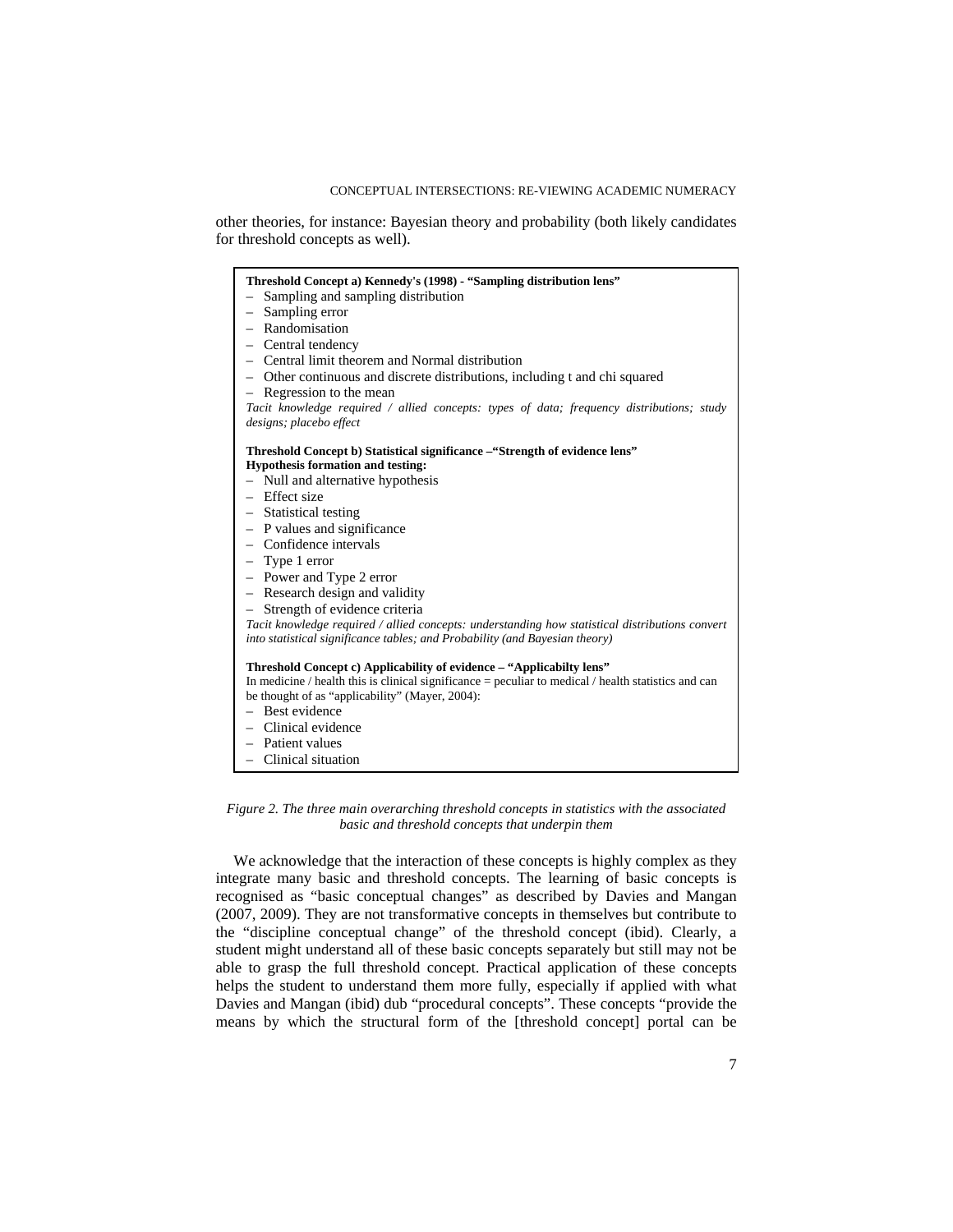assembled (Davies and Mangan, 2009). They allow the "discipline conceptual change" (threshold concept) to be understood by organising the concepts in a modelling process. This interaction between concepts feeds back until the students' understanding "deepens" to the transformative point (ibid). Examining statistics with this theory has assisted in unravelling the links between the concepts. Furthermore, we concur with Davies and Mangan (ibid) that the identification of procedural concepts will assist in the development of better teaching and assessment methods.

#### *Unpicking numeracy issues*

We propose then that these threshold concepts are built up of the basic concepts listed below them. Some of these might be threshold concepts in their own right and are themselves informed by several other concepts of an even more basic level. In unpicking all of these concepts, it becomes obvious that they contain some basic numerical processes (e.g. summation, equations and ratios) and also a great deal of basic probability theory. Subsequently, numeracy skills are extremely useful in navigating the mathematical and probability language used in explaining and deriving the formulas for these concepts. A student who has poor numeracy skills or numerophobia could fail to learn many basic concepts in statistics and then would be more likely to flounder in understanding the threshold concepts. On the other hand, students who like numbers and understand probability are likely to have a much easier ride through the liminal process as described later in this chapter.

 A mapping exercise is being undertaken to reveal the networking of all of these concepts and to see how they map onto the overall learning cycle in Figure 1. This process is already revealing that there is a close interlinking of the basic and threshold concepts. It shows that there is a possible natural progression in terms of teaching from one threshold concept to the next. This is not surprising in terms of the manner in which inferential statistics originated but is surprising when one analyses the established methods used to teach it. Standard text books (for medical statistics) do not seem to agree on a particular order of learning these concepts, although most have chapters devoted to the threshold concepts identified above in Figure 2. However, they are not explicitly identified as threshold concepts, nor are the links between these concepts identified or emphasized in a consistent way. Interestingly (though uncorroborated), from our own experience, the better statistics courses that we have encountered were those where teaching was focused on these specific areas and progression between them was mapped and described. We would argue that by identifying these threshold concepts we have found another way to observe and analyze how students learn statistics and hence can target our teaching.

 With these threshold concepts identified, the next step to unpicking the difficult learning areas was to identify the numeracy issues underlying and making up the threshold concepts and to examine this in terms of student learning and our teaching approaches. Bulmer, O'Brien and Price (2007) have carried out a detailed online evaluation of 555 biology students being taught basic statistics. One of their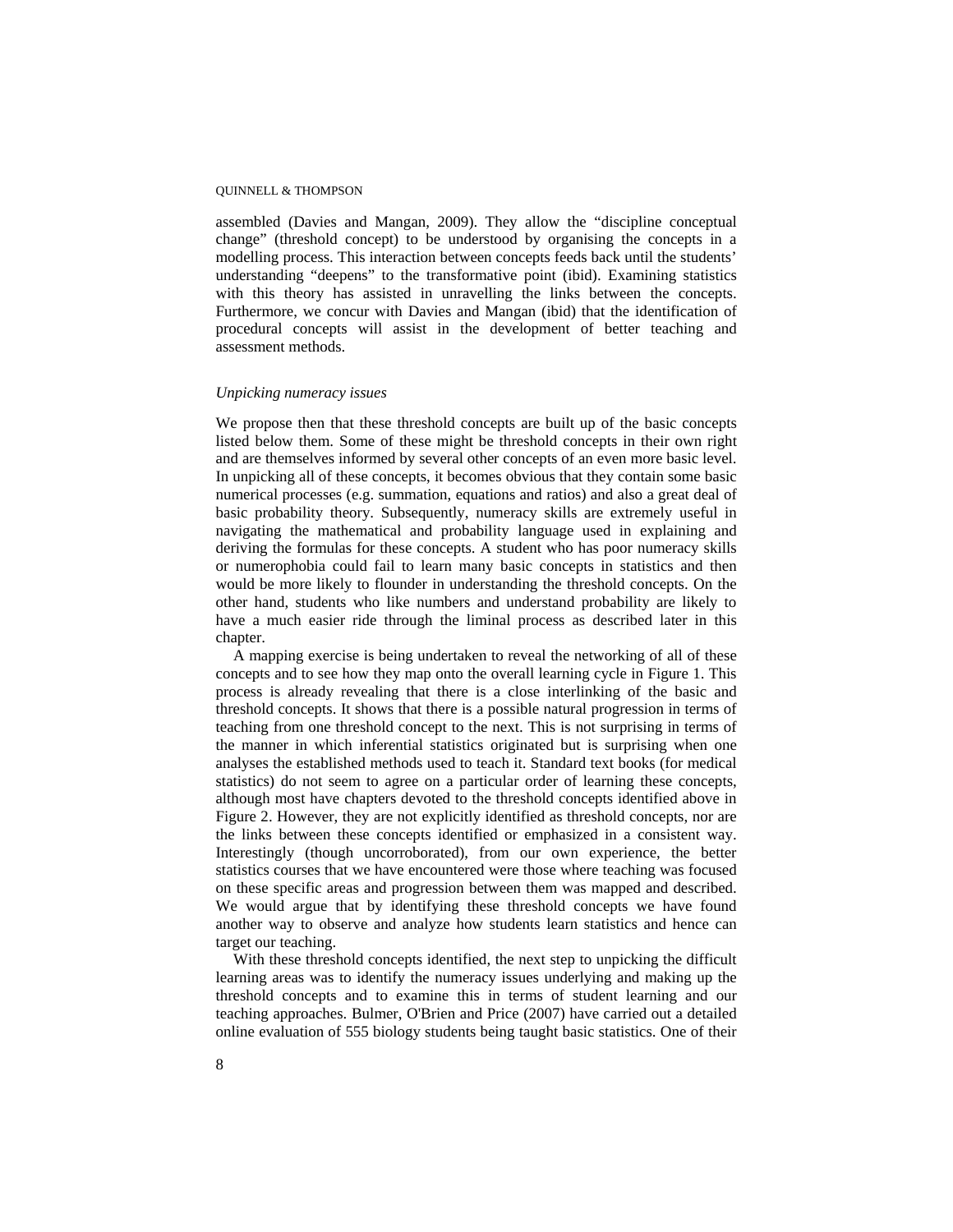aims was to begin to identify the content areas that students considered most "difficult to learn". They found that a frequent issue raised was to do with numeracy: "Maths/Formulas" and choice of "Tests". In examining the basic content taught to our medical students, numeracy was also identified as being of key importance in all of the statistical threshold concepts and student feedback commonly mentioned maths or numbers as being a problem (Thompson 2008). Bulmer et al. (ibid) further suggest that the derivation and application of concepts is more important to student learning than actual mathematical skills. Students are able to do the maths but cannot apply this to the content or in the application of the content. Davies and Mangan's (2009) procedural concepts may be of vital importance here in explaining how these learning processes occur or are hindered.

 Traditionally statistics, even when taught in non-mathematical disciplines, is taught through the formulae and equations that represent the statistical concepts. It is standard practice to derive or present the formulae as part of the explanation of an important theory, concept or statistical test. However, for the numerophobic, this can present an insurmountable challenge due to the anxiety that this provokes. This anxiety may result in a misunderstanding or complete failure to understand. Further study on our part and Bulmer, et al (2007) has shown that the students fail to apply the statistical techniques correctly, which is a failure of application:

So while the students do not find the underlying mathematics knowledge to be challenging or particularly "threshold" in nature, the conceptually difficult bridge to traverse appears to be in the selection and application of statistical techniques within relevant contexts (ibid, p.13).

Do students who are just beginning to understand a threshold concept, entering into that *liminal space* of learning and preparing to cross a *learning bridge* (Savin-Baden, 2008), falter and fail to cross the final threshold due to inability to understand the formulaic explanation or the numerical calculation that is inherent in the explanation? Does the discomfort experienced and the fear of numbers and equations cause confusion and disengagement that forces an affected student to back out of the liminal space (Savin-Baden, 2008)? If so, this leaves the student with only a partial understanding of the concepts involved and interrupts the transformative process that will lead the student into a higher level of understanding or practice as described early on in threshold concept research by Meyer and Land (2003). This failure to engage fully with the concept may also leave them with a lack of confidence in learning this particular content and may even initiate a full blown aversion.

 To overcome this problem in a mainly online teaching environment (which has its own limitations when it comes to engagement and knowledge transfer) we chose to target the mathematic formulae by presenting them in a less mathematical way than previously and with an emphasis on functionality, theory and application. The main aim in teaching evidence-based medicine and basic statistics at this early stage of the undergraduate medical program at UNSW is to develop the students' ability to interpret results and apply this clinically; the learning skills targeted by the course are the interpretation of results which includes mastering and understanding of statistical tests, statistical significance and clinical significance.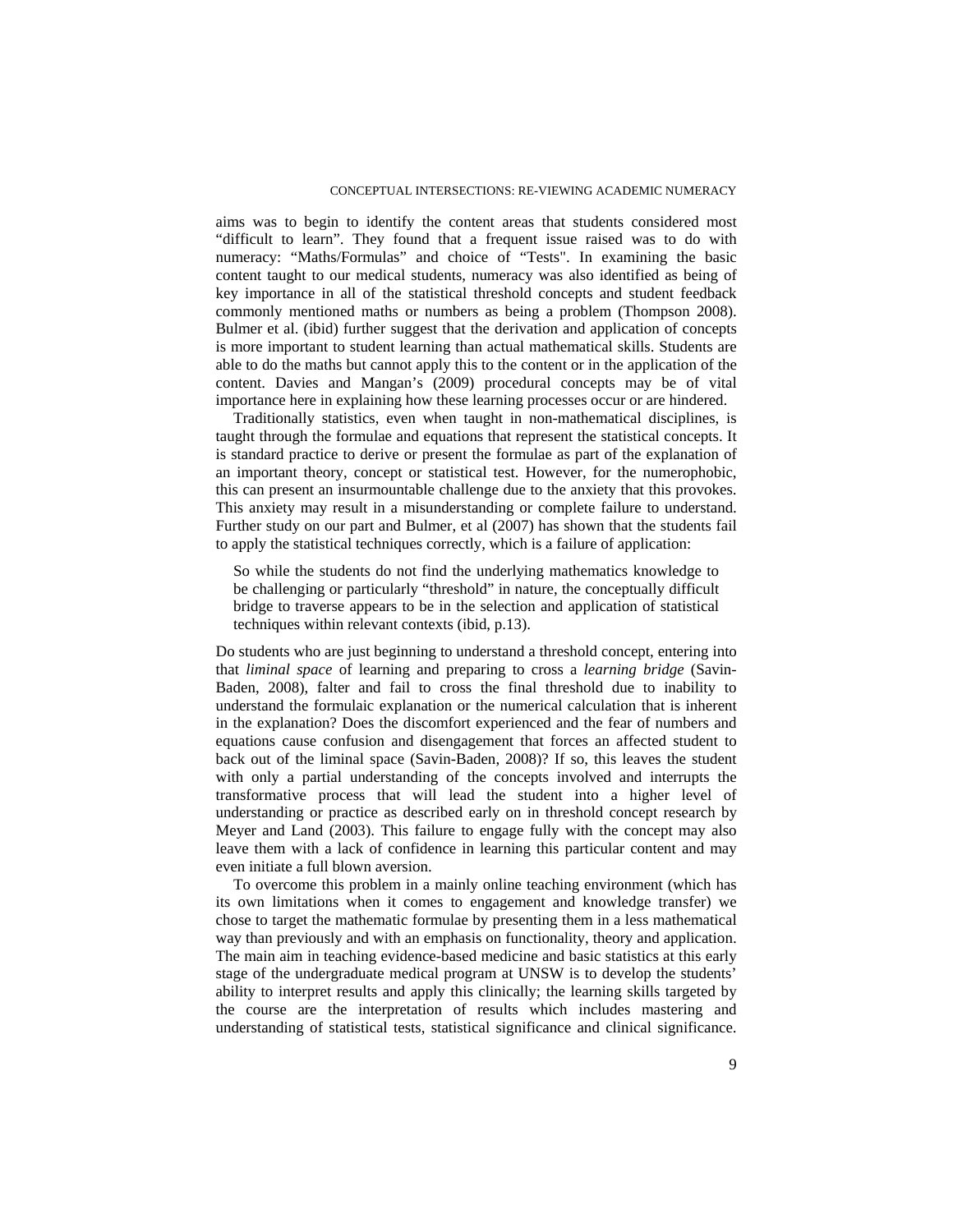This process is depicted in the second half of the cycle shown in Figure 1. What can be seen from this figure is that there are places where numeracy holds the key to understanding and so this is where an effort was made to analyse the concepts further in order to develop parallel but non-numerical explanations. To support those students who could not approach statistical formulae, visual and narrative explanations were expanded and developed. For example, the difficult threshold concept of the central limit theorem (in the Sampling distribution concepts, Fig. 2) is usually explained in terms of formulae and complex graphs, however, we also taught this using a narrative example of sampling in order to describe it and a picture to visually impress this further (Figure 3).



*Figure 3. Example from an online statistics tutorial. This is the final figure of a series depicting the distribution of the means of samples (central narrowest distribution) used to explain the central limit theorem. A definition and questions with detailed explanations sit adjacent the figure series.* 

Furthermore, lectures are now targeted at explaining the threshold concepts and the underlying basic concepts underlying them using both maths and non-math based approaches. More face to face tutorials are provided in the course: an increase from three to ten practical classes (over the first two years of the medical program) with tutors on hand to advise as students attempt the exercises in the online tutorials and whole class discussion of key points. This change has been appreciated by the students; there has been a good response from both informal and formal feedback (Thompson, 2008). By offering several "variations" of the same content to a student in terms of perceptive modalities (narrative, visual and mathematical), the improved tutorials, practical classes and lectures are providing a richness of perspectives or different views, of numeric concept (Dienes, 1959 cited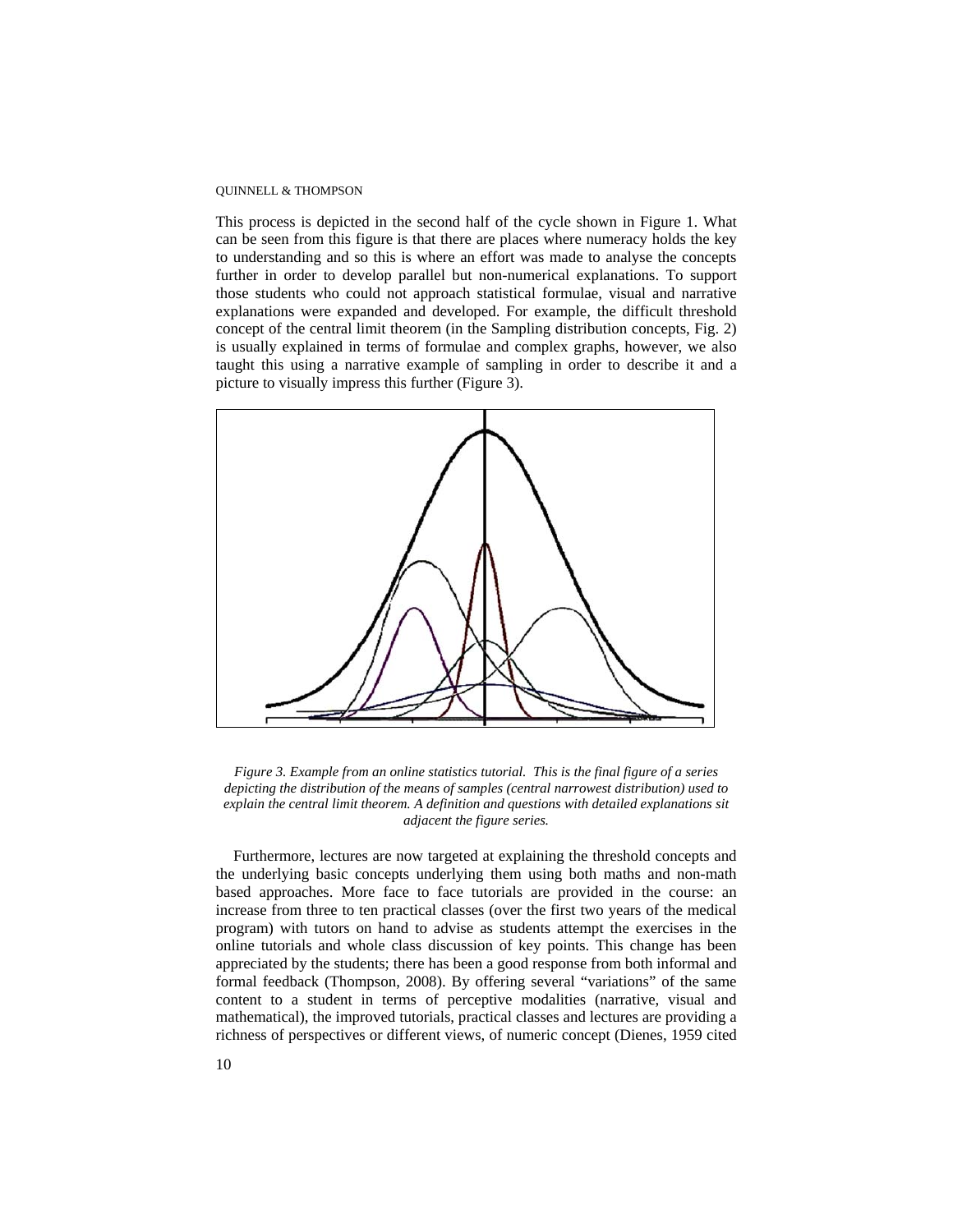Meyer, Land and Davies, 2008) and in doing this the student is better prepared to traverse and reach the bridge of liminality and eventually cross the threshold for this concept (Savin-Baden, 2008).

Evaluation of these improvements to the online tutorials is continuing and will be described elsewhere. However, preliminary evaluation has shown that the students are completing the online tutorials in higher proportions and are showing an improved understanding of the key assessable elements around the threshold concepts of Strength of evidence and Applicability (Figure 2). There were students who still found these examination questions difficult but more passed these than previously and overall the students appeared to have a better grasp of the threshold concepts: less than 15% of the students failed the short answer questions after the changes (2007-8), compared to over 30% in 2005, the mean average mark increasing by 7%. On the other hand, the qualitative tutorial feedback revealed that there were a few students who would like more mathematical explanations: one student suggested "More maths-background behind each of the explanations!" (Thompson, 2008). These could be dubbed the "numerophilic" students; those who find that mathematics and formulae are the best way for them to understand these troublesome concepts. In contrast, the numerophobic students appear to prefer the narrative, visual or written styles of learning and maybe the best way for these students to cope with the formulae and these troublesome concepts is to understand it fully this way first. One student felt most distanced in a module "when numbers are brought in" whilst another found that an "illustration on odd ratio is clear" (Thompson, 2008). Concurrently, Freeman, Collier, Staniforth and Smith (2008) have carried out similar improvements to their medical statistics course at the University of Sheffield, UK. Although not focussing on threshold concepts as such, they concentrated on teaching basic statistical concepts with less emphasis on requirement for inherent numeracy skills and using "materials... created that presented the same information in a number of ways, maximizing the opportunities for students with different learning styles and approaches" (ibid, Methods section, para. 3). Their evaluation of this particular improvement showed a statistically significant increase in understanding of definitions of basic concepts but, interestingly, not for the question: do you "Feel comfortable with the basics of medical statistics"? (ibid).

 In summary, our first case study shows that students are struggling with the numeracy within troublesome concept areas. In bypassing the numerical explanation initially we have helped them to enter the liminal space with less anxiety and more readily achieve understanding of the basic and threshold concepts in statistics. The overarching threshold concepts of Sampling distribution, Strength of evidence and Applicability of evidence (Figure 2) were identified and ways of explaining them without an emphasis on numbers were developed and implemented. These concepts were then more easily grasped by students and in so doing they were more able to process the information presented to them in epidemiological studies and in clinical trials (Figure 1, Process B – evidence interpretation). The barriers to understanding and interpretation were lifted by reducing the exposure to this numerophobic problem. By removing the need to explain the concepts using numbers, the anxious environment that these numbers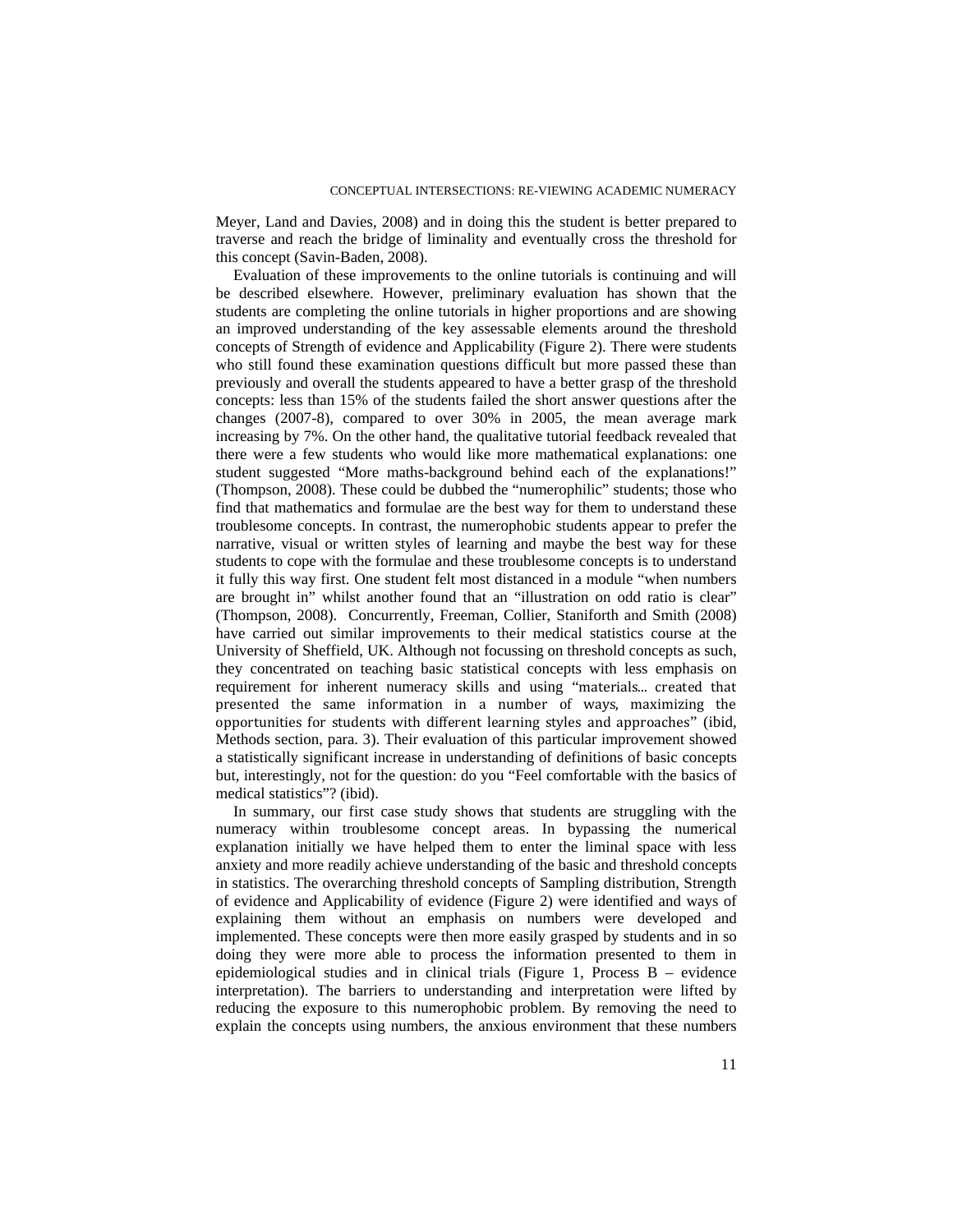and formulae had caused in the liminal space cleared and the numerophobic students were able to find another route through this difficult learning moment. These students describe how they are then more readily able to approach the numerical explanations and understand them more fully.

### *HOW ARE CONFIDENCE AND ABILITY LINKED WITH RESPECT TO ACADEMIC NUMERACY?*

The link between student confidence and their numeric abilities when studying science is beginning to be explored. Current findings highlight that there is a lot that we do not understand about the role of student confidence in applying their numeric skill when learning about science. Klinger (2004) has identified that a proportion of students who are not engaging in numeric tasks within the context of science are maths anxious and that these students are at risk of failing or withdrawing from university. Because engaging constructively with available course resources (whether these are online or resources offered more traditionally) is required for success in a course, the issue then becomes how to assist those students who are not engaging with these resources because of their anxiety and to explicitly address student confidence.

 Having spent many months designing a series of online modules to assist students with the calculations involved in their plant physiology practical work, the lack of engagement with the numeric content of biology persisted after these online modules were implemented. Although most students used the numeracy modules and found them useful for consolidating their understanding, there was still a percentage of students whose difficulties with calculations persisted (Quinnell, May and Lloyd, 2004). The inference here is that the online "how to" guides seemed to not solve the maths problem for all students; not all students were able to engage meaningfully with these and did not use the modules to improve their numeric proficiency (Tariq, 2007; Quinnell, 2006).

 Furthermore, most online learning systems seem to lack the capacity to interrogate students about their confidence at the point of undertaking data analysis. In a face-to-face tutorial, which the online modules were designed to replace, it is possible to *read* the student, and student body language is powerful feedback for tutors. To linger at those moments when the students *break eye contact* (the "*look away"* moments, which we see as being an indication that a "threshold" has been reached) and to modify tutorials and lectures in response to this, is a powerful teaching strategy, that to our knowledge, has not been replicated in the online learning environment.

 As a result of these findings our teaching strategy was modified. Face-to-face tutorials were re-introduced and constructed around a numeracy diagnostic focused on confidence. The aim of this diagnostic was to pinpoint where numeracy was problematic and where students were uncoupling themselves from the learning process (Quinnell and Wong, 2007). This diagnostic was designed and implemented in a second year undergraduate plant physiology course. The vast majority of students have completed both first year mathematics and first year chemistry as prerequisites for entry into plant physiology. The diagnostic task was implemented at the start of the semester and allowed each student to determine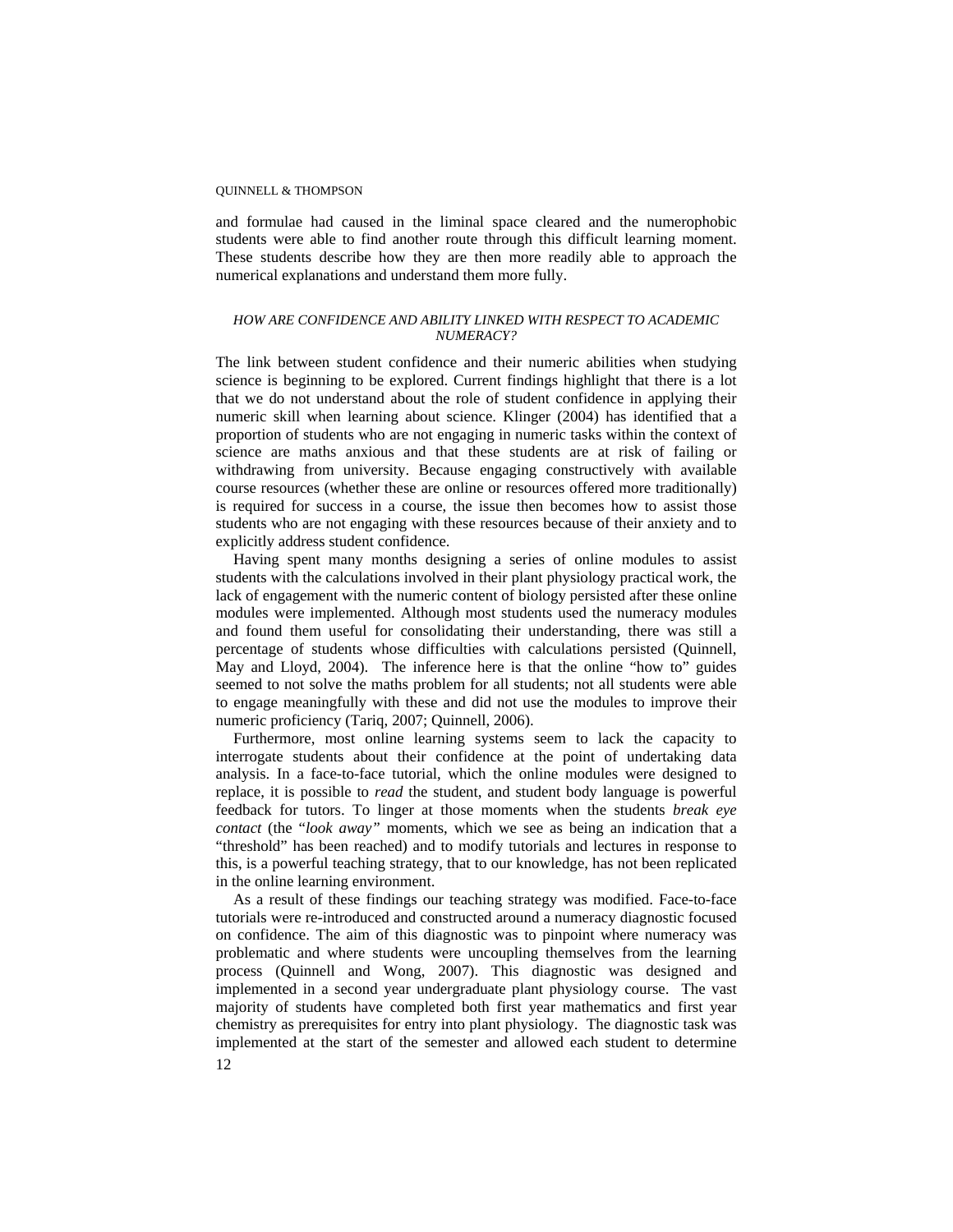their confidence: (a) with articulating their understanding physical parameters used in physiology, (b) with understanding the units of measure of these parameters; and, (c) in their ability to calculate and convert between units of measure. For many students this was the first time their discomfort and their lack of confidence with calculation was acknowledged in a practical class task. Enabling students to address their discomfort and engage in their own skills development has proved to be a useful approach, particularly for students lacking confidence (Quinnell and Wong, 2007). In this study those students who had the highest engagement with the task were those with the least confidence in their responses. This diagnostic has proved to be valuable to academic staff and initiated a dialogue about course expectations that included a discussion on skills development.

 The literature shows that even students of mathematics have anxiety when studying maths (e.g. Meece, Wigfield and Eccles, 1990; Phan and Walker, 2000); these studies provided an important starting point to understand maths anxiety in a discipline other than mathematics (Klinger, 2004; Tariq, 2007). One of the main tasks that we expect students to carry out is to recognise data sets or clusters of data that logic dictates relate to each other (Figure 1, Steps  $2 - 5$ ). But how are students expected to focus on the biological principles in practical class when confronted with the relatively complex measures such as one used for the rate of photosynthesis: mol  $O_2$ . s<sup>-1</sup>. mg<sup>-1</sup> chlorophyll? In this example, students are required to measure the change in concentration of oxygen dissolved in the buffer solution containing photosynthetic plant tissue or algae using an oxygen electrode; the units of measure recorded by oxygen electrode are mM  $O_2$ . min<sup>-1</sup>. Using the volume of the assay buffer, the amount (in mmol) of oxygen liberated by the photosynthetic tissue can be calculated to give mmol.  $O_2$ . min<sup>-1</sup> that, using the conversion factor 60 s. min<sup>-1</sup>, can be expressed as mmol.  $O_2^{\sim}$  s<sup>-1</sup>. The final units of measure to describe the rate of photosynthetic activity are mmol  $O_2$ . s<sup>-1</sup>. mg chl<sup>-1</sup>; so the amount of chlorophyll in the system needs to be measured and incorporated into the calculations. The chlorophyll in the photosynthetic tissue is extracted into solution and the absorbance readings at the  $\lambda_{\text{max}}$  for Chl *a* and Chl *b* of this solution are measured using a spectrophotometer. The amount of total chlorophyll (expressed in mg) is calculated from i) the Chl *a* and Chl *b* absorbance readings ii) the corresponding extinction coefficients of each pigment and, iii) the volume of the chlorophyll extract. In the final step of the calculation the data derived from the oxygen electrode (mmol  $O_2$ . s<sup>-1</sup>) is divided by the data derived from the spectrophotometer (mg Chl) to generate mmol  $Q_2$ , s<sup>-1</sup>, mg chl<sup>-1</sup>. By the end of the experimental process, each student will generate a table that displays the results of the test with the controls so that comparison can be made and interferences drawn. Documenting the number and detail of the calculations involved in this single practical exercise shows that what we are asking our students to do is not trivial. There are many points were students can incur difficulties; students can lose their way when undertaking a multistep process (Trott, 2007) and that applying calculations in life sciences is considered, by some students, to be more difficult than just executing those calculations (Koenig, 2007; Tariq, 2008). Further to this, generating the table of data may be end of the experimental process but it marks the beginning of data interpretation process (Figure 1); the work does not end with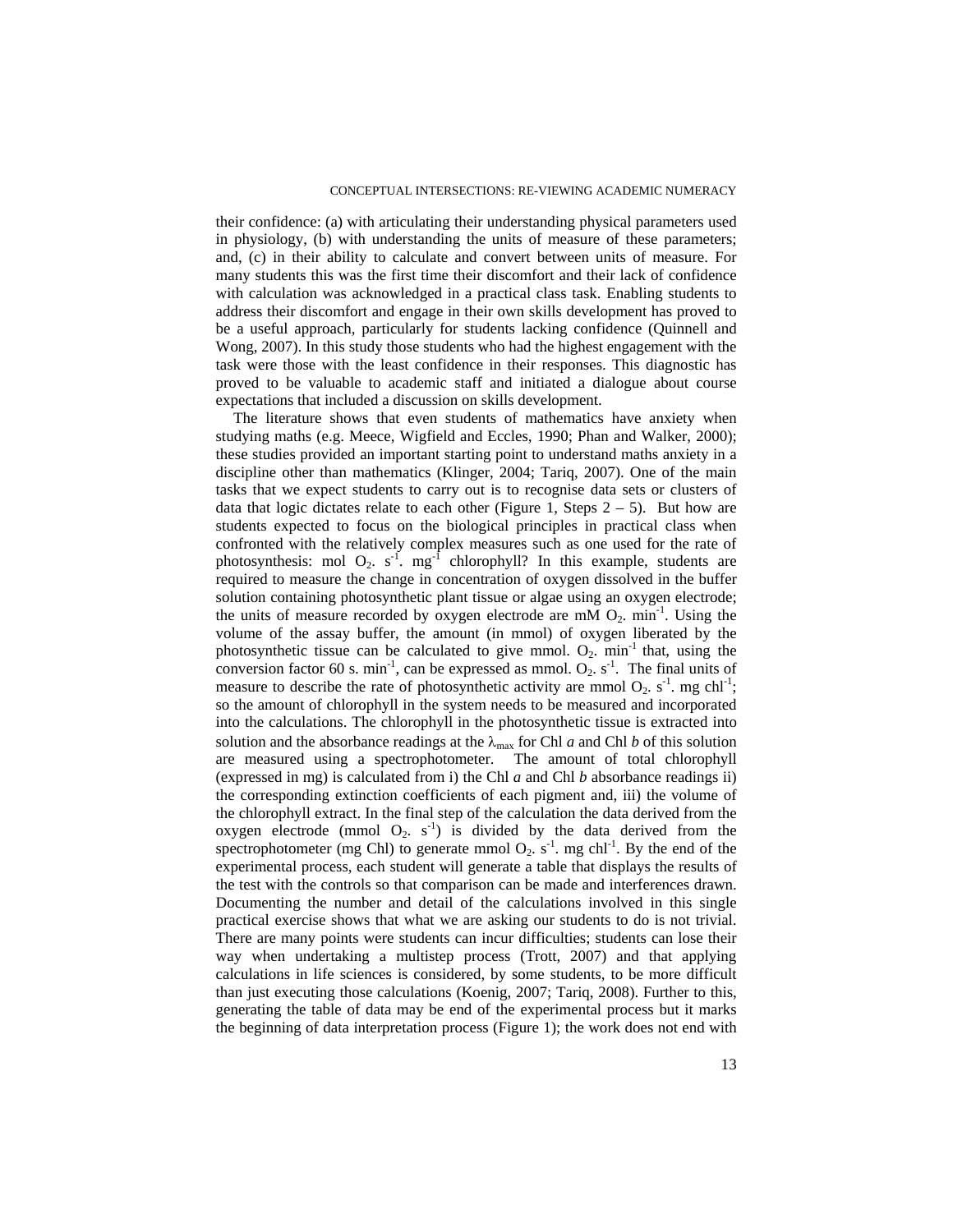the calculations. It is no wonder then that "data analysis" in life sciences has been proposed to be a learning threshold (Taylor, 2006).

The learning strategy that a student needs to adopt to develop their numeracy skills will depend on several factors, two of which are whether they i) lack confidence or ii) the ability to map their numeracy skills into the discipline. Strategies can be designed to engage and challenge the maths anxious biology student (Quinnell and Wong, 2007) and mark a departure from focusing directly on how to 'do' calculations. When a student makes an educationally positive transitions by developing i) their confidence or ii) their numeric skills and/or their confidence (Figure 4), it directly challenges the standpoints of "*I can't do maths*" and "*maths is boring*", which we believe makes the hitherto rigid boundaries around these standpoints dissolve a little and the student's chances of entering their liminal space greater.

|            |      | low                                           | high                                                                                                                             |
|------------|------|-----------------------------------------------|----------------------------------------------------------------------------------------------------------------------------------|
|            | low  | skills and lack confidence                    | lack numeric confidence                                                                                                          |
| Numeric    |      | Students lack numeric                         | d) Students have numeric skills but                                                                                              |
| confidence | high | a) Student lack numeric skills<br>problematic | b) Student has good numeric skills<br>but do not perceive this to be and are confident in applying them<br>within the discipline |

*Numeric skills within the discipline* 

Figure 4: Linking students" numeric skill competence with their confidence with these when operating within Life Sciences. Motivating students to shift from low to high with respect to confidence and/or skills requires require our teaching practices to be re-thought.

#### **CONCLUSION**

The academic numeracy skills of tertiary students are being explored more fully and have resulted in the creation of networks and resource hubs that focus on learning maths, for example: the Maths, Stats & OR Network at <http://www.mathstore.ac.uk/>in the UK; and the Australian Network in Learning Support in Mathematics and Statistics at <http://silmaril.math.sci.qut.edu.au/carrick/sites.html>. It has become clearer that numerophobia needs to be accepted as an important factor in student learning difficulties at the tertiary level. Our research has added to this work by examining the processes and concepts wherein numeracy skills are important in our students' learning. In outlining our two case studies we have shown advantages of targeting teaching improvements at those key moments where students stumble over numeracy. In the first case study we unpicked the medical statistics topics to identify the key threshold concepts and the concepts that underpin them. Once the overarching threshold concepts were identified, we found it easier to isolate where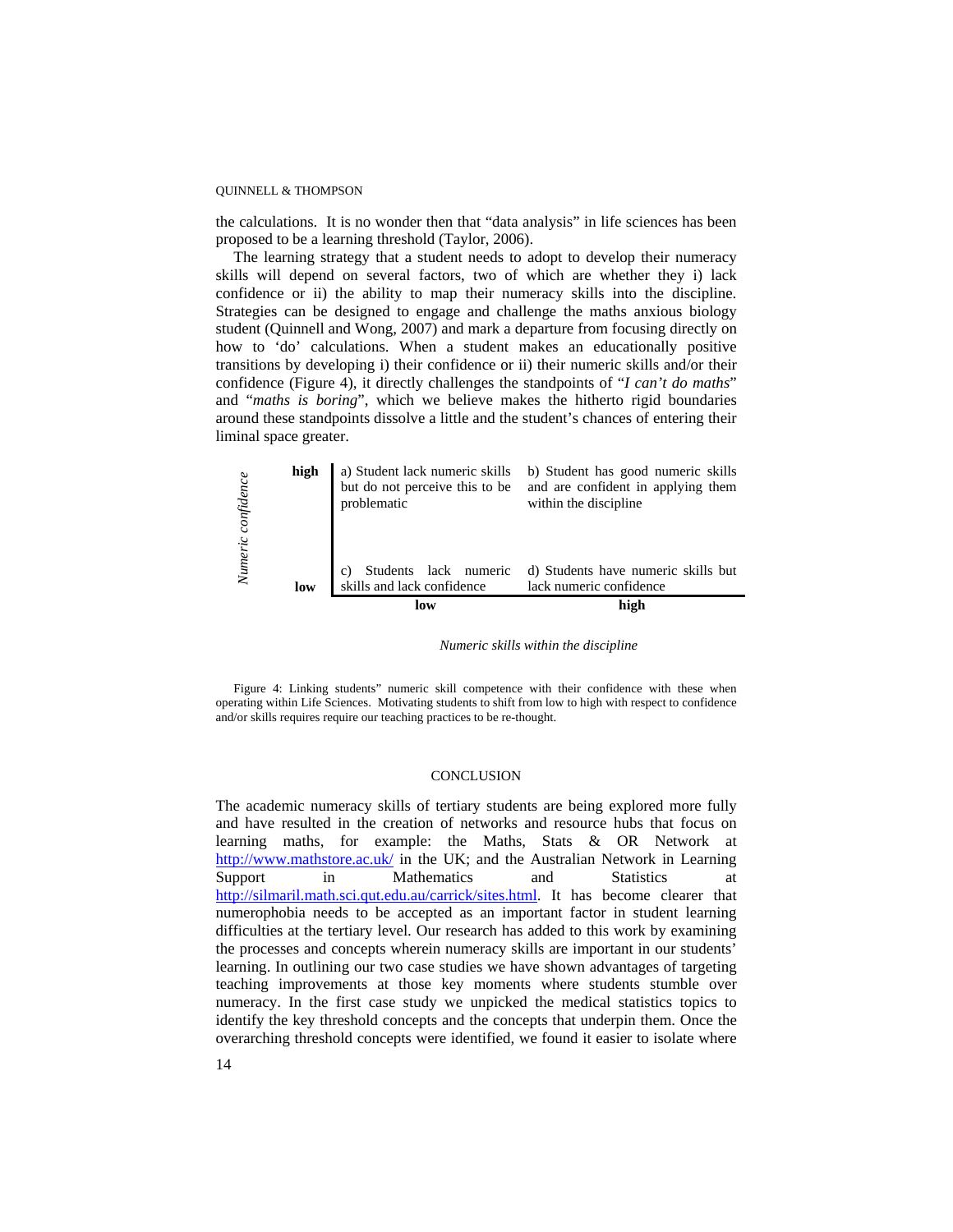students uncoupled from the learning process. We discovered that most of these points of uncoupling involved numbers and formulae, and infer that, for numerophobic students, this is a key factor affecting student progress through the liminal space in understanding a threshold concept. Subsequently, successful changes were made to teaching modes and content to enable the numerophobic students to approach both basic and threshold concepts without encountering explanations filled with confusing numbers or formulae. In contrast, the second case study shows a different approach to numerophobia; by challenging students in a diagnostic, students' confidence in their numeracy skills can be improved so that they approach their learning with less anxiety. Both of these methods have proved useful to us and we continue our investigations into how confidence in numeracy affects students learning in practical classes in other life sciences (including genetics and physics). Our future research will focus on threshold concepts and numeracy issues in medical statistics, extending this into the life sciences, as these conceptual intersections appear essential to teaching students how to practise as a statistician or a scientist.

#### REFERENCES

- Altman, D. G., & Bland, J. M. (1991). Improving Doctors' understanding of statistics. *Journal of the Royal Statistical Society, Series A (Statistics in Society), 154*(2), 223-267.
- *Australian Network in Learning Support in Mathematics and Statistics.* Retrieved February 16, 2009, from: <http://silmaril.math.sci.qut.edu.au/carrick/sites.html>
- Ben-Shlomo, Y., Fallon, U., Sterne, J., & Brookes, S. (2004). Do medical students with A-level mathematics have a better understanding of the principles behind evidence-based medicine? *[Medical](http://www.informaworld.com/smpp/title%7Econtent=t713438241%7Edb=all)  [Teacher](http://www.informaworld.com/smpp/title%7Econtent=t713438241%7Edb=all)*, *[26](http://www.informaworld.com/smpp/title~content=t713438241~db=all~tab=issueslist~branches=26#v26)*, 731 – 733.
- Biggs, J. B. (1989). Approaches to the enhancement of tertiary teaching. *[Higher Education Research &](http://www.informaworld.com/smpp/title%7Econtent=t713423834%7Edb=all)  [Development](http://www.informaworld.com/smpp/title%7Econtent=t713423834%7Edb=all), 8,* 7-25.
- Bonner, J., Harwood, W., & Lotter, C. (2004). One bottleneck at a time. *The Science Teacher,* Dec, 26- 29.
- Bulmer, M., O"Brien, M., & Price, S. (2007). Troublesome concepts in statistics: a student perspective on what they are and how to learn. In I. Johnston and M. Peat (Eds.) *UniServe Science National UniServe Conference - Symposium Proceedings Science Teaching and Learning Research including Threshold concepts.* Uniserve science, University of Sydney, (9-15), 28-29 September*.* Retrieved February 13, 2008 from: <http://science.uniserve.edu.au/pubs/procs/2007/06.pdf>
- Davies P., & Mangan, J. (2007). Threshold concepts and the integration of understanding in economics. *Studies in Higher Education, 32*(6), 711–726.
- Davies, P., & Mangan, J. (2009). Threshold concepts and troublesome knowledge (5): dynamics of assessment. In R. Land, J. H. F. Meyer, & C. Baillie, (Eds.), *Threshold Concepts and transformational Learning.* Rotterdam: Sense Publishers.
- Eckerdal, A., McCartney, R., Moström, J.E., Ratcliffe, M., Sanders, K., & Zander, C. (2006). Putting threshold concepts into context in computer science education. *Proceedings of ITiCSE 2006.* June 26-28, Bologne, Italy. Retrieved February 16, 2009 from: [http://portal.acm.org/citation.cfm?id=1140154&dl=GUIDE&coll=GUIDE&CFID=22125449&CFT](http://portal.acm.org/citation.cfm?id=1140154&dl=GUIDE&coll=GUIDE&CFID=22125449&CFTOKEN=62763002) [OKEN=62763002](http://portal.acm.org/citation.cfm?id=1140154&dl=GUIDE&coll=GUIDE&CFID=22125449&CFTOKEN=62763002)
- Freeman, J., Collier, S., Staniforth, D., & Smith, K. (2008). Innovations in curriculum design: a multidisciplinary approach to teaching statistics to undergraduate medical students. *BMC Medical Education, 8*(28). Retrieved 13 February, 2009 at:<http://www.biomedcentral.com/1472-6920/8/28>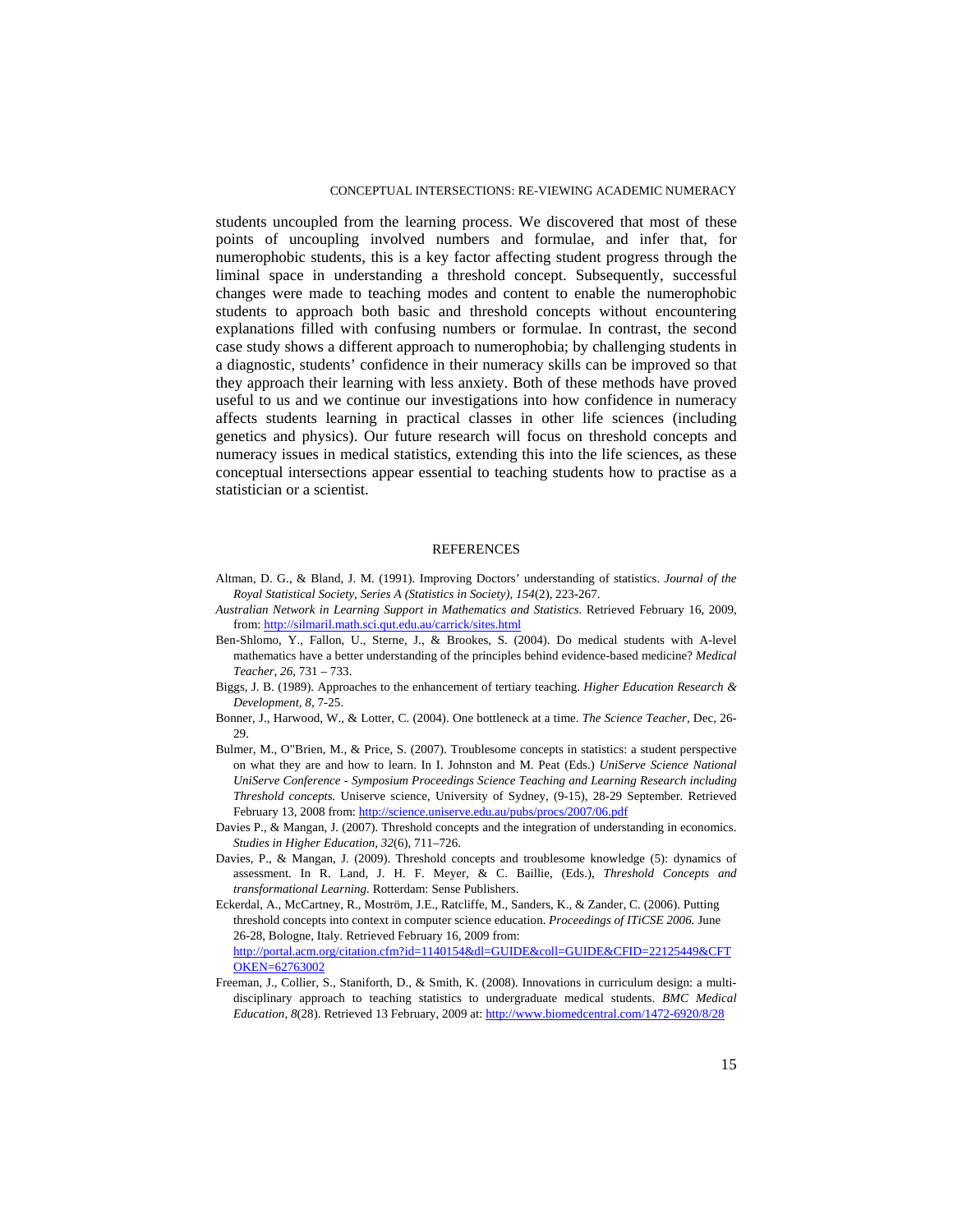- Kennedy, P.E. (1998). Teaching undergraduate econometrics: a suggestion for fundamental change. Papers and Proceedings of the Hundred and Tenth Annual Meeting of the American Economic Association (May, 1998). *The American Economic Review,* 88, 487 – 492.
- Klinger, C. M. (2004). Study skills and the math-anxious: reflecting on effective academic support in challenging times. In K. Dellar-Evans, & P. Zeegers (Eds.) *Language and Academic Skills in Higher Education*, *6*, 161-171. Adelaide: Flinders University Press.
- Koenig, J. (2007). Essential maths for medics and vets. In D. Green (Ed.), Conference Proceedings. *Continuing excellence in the teaching and learning of mathematics, statistics and operational research,* 93-96. Retrieved December, 2007 from:<http://www.mathstore.ac.uk/>
- LeBard R., & Quinnell R. (2008). *Using assessment audits to understand students' learning obstacles.*  In Proceedings of the UniServe Science Symposium on Visualisation for concept development. Sydney: UniServe Science. Retrieved February 14, 2009 from:

<http://science.uniserve.edu.au/pubs/procs/2008/182.pdf>

- *Mathstore | maths, stats & OR network.* Retrieved 16/02/2009, 2009, from<http://www.mathstore.ac.uk/>
- Mayer, D. (2004). *Essential evidence-based medicine.* Cambridge, UK: Cambridge University Press. (pp 170-178).
- Meece, J. Wigfield, A. & Eccles, J. (1990). Predictors of maths anxiety and its influence on young adolescents' course enrolment and performance in mathematics. *Journal of Educational Psychology, 82,* 60–70.
- Meyer, J. & Land, R. (2003). Threshold Concepts and Troublesome Knowledge (1): linkages to ways of thinking and practising within the disciplines. In C. Rust (Ed.), *Improving Student Learning – Ten Years On.* OCSLD: Oxford.
- Meyer, J., & Land, R. (2005). Threshold concepts and troublesome knowledge (2): epistemiological considerations and a conceptual framework for teaching and learning. *Higher Education, 49,* 373- 388.
- Meyer, J. H. F., Land, R., & Davies P. (2008). Threshold concepts and troublesome knowledge (4): Issues of variation and variability. In R. Land, J.H.F Meyer, & J. Smith, (Eds.), *Threshold Concepts within the Disciplines.* Rotterdam: Sense Publishers. (pp 59-74).
- Moss K, Greenall, C, Rockcliffe, A, Crowley M., & Mealing, A. (2007). Threshold concepts, misconceptions and common issues. In P. Chin, K. Clark, S. Doyle, P. Goodhew, T. Madden, S. Meskin, et al (Eds.), *Proceedings of the Science Learning and Teaching Conference*, 190-196. Liverpool: The Higher Education Academic Subject Centres for Bioscience, Materials and Physical Sciences. Retrieved February 14, 2008, at:

<http://www.bioscience.heacademy.ac.uk/ftp/events/sltc07/papers/o31moss.pdf>

- Phan, H. & Walker, R. (2000). The predicting and mediational role of mathematics self-efficacy: a path analysis. *The Australian Association for Research in Education conference*. Melbourne 1999. Retrieved December, 2006 from: <http://www.aare.edu.au/00pap/pha00224.htm>
- Quinnell, R. (2006). *When instructions are not enough: strategies to engage students in numeracy and written skills development.* College of Science and Technology Teaching and Learning Showcase, November, 2, 2006. The University of Sydney. Retrieved September, 2008 from: <http://science.uniserve.edu.au/courses/showcase/>
- Quinnell, R. & Thompson, R. (2008). *Re-viewing academic numeracy in the tertiary education sector as a threshold concept.* Threshold Concepts Conference, Kingston Ontario, June 18-20.
- Quinnell, R. & Wong, E. (2007). Using intervention strategies to engage tertiary biology students in their development of numeric skills. In: *Proceedings of UniServe Science Symposium Science Teaching and Learning Research, including Threshold concepts.* September 27 & 28, 2007, Sydney (pp 70-74). Retrieved February 15, 2009 from: <http://science.uniserve.edu.au/pubs/procs/2007/16.pdf>
- Quinnell, R., May E. & Lloyd H. (2004). *A comparison of student usage of traditional verses ICT learning resources in the Life Sciences.* Proceedings of the UniServe Science Symposium on the Scholarly Inquiry in Flexible Science Teaching and Learning Symposium. Sydney: UniServe Science, (pp 80-84). Retrieved February 15, 2009 from: <http://science.uniserve.edu.au/pubs/procs/wshop9/schws005.pdf>